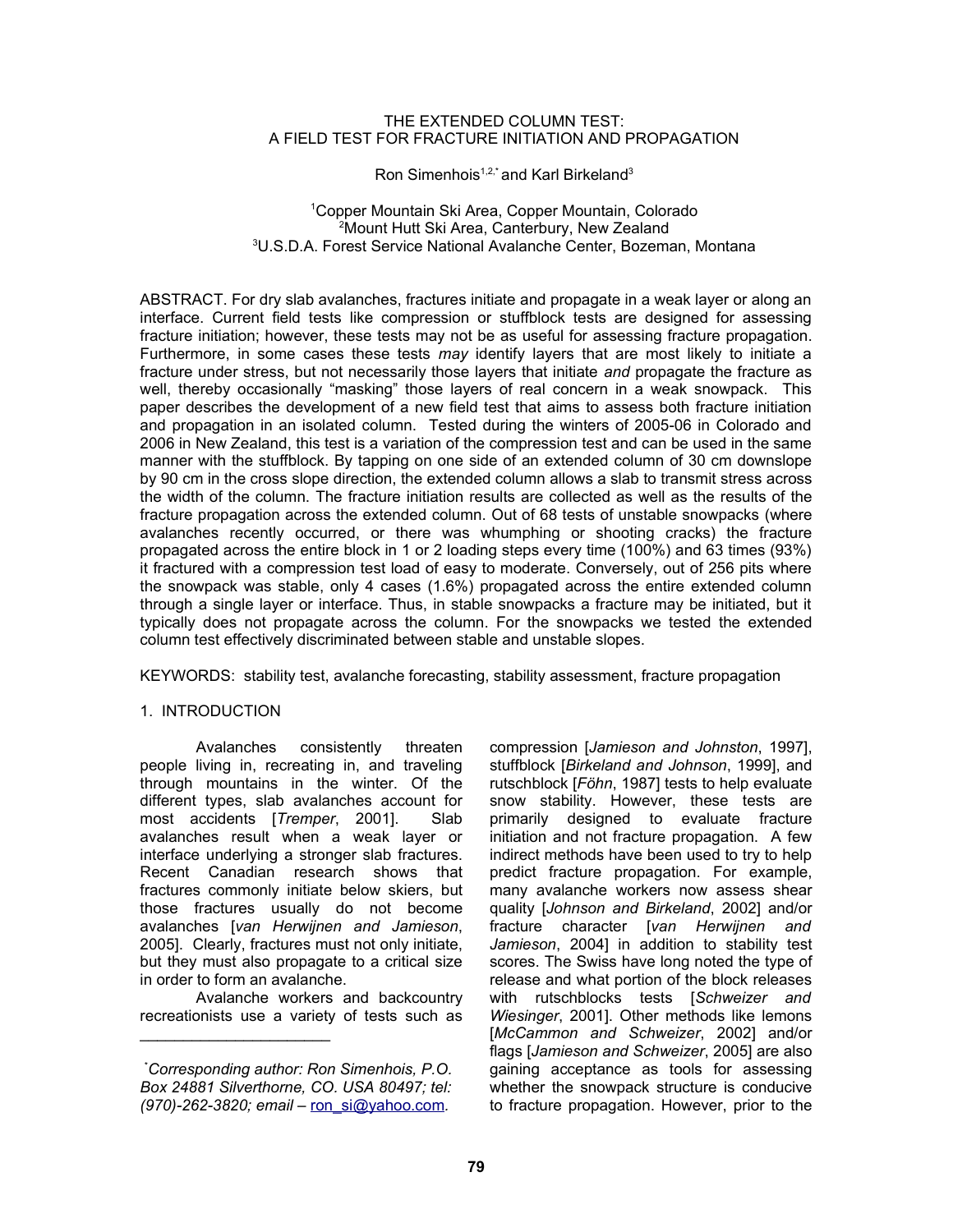development of this test and recent work in Canada, we know of no tests specifically targeting fracture propagation.

Recently, Canadian researchers Dave Gauthier and Bruce Jamieson have been refining a test that focuses specifically on fracture propagation. In the first iteration of their test, they isolated a column 30cm across the slope by 3m up the slope, and loaded the column using a drop hammer tester at the upper end [*Gauthier and Jamieson*, 2006a]. This allows a flexural wave in the slab to develop as result of the dynamic load on the upslope side. Fracture length was measured and compared between unstable and stable slopes. Fractures lengths collected on a day with high fracture propagation propensity show a bimodal distribution with approximately 50% of the fractures having a similar fracture length as those in a stable snowpacks, and the other 50% having much longer fracture length [*Gauthier and Jamieson*, 2006a]. Subsequently they have refined the test. Their current test involves isolating the same long, thin beam, but they now initiate the fracture in the weak layer by cutting along the weak layer from the uphill side [*Gauthier and Jamieson*, 2006b, 2006c]. Results of this work indicate that under some conditions a critical cut length exists whereby propagation always propagates to the end of the column; their results are included in this proceedings volume [*Gauthier and Jamieson*, 2006d].

Unaware of Gauthier and Jamieson's work, the senior author on this paper independently began working on his own version of a test that could help assess both fracture initiation and propagation called the extended column test (ECT). This paper describes the test method and procedure, and



Figure 1: The preparation of the ECT involves isolating a column 90 cm across the slope by 30 cm upslope. The column is then loaded from one side using the same technique as the compression test.

then evaluates the test's effectiveness in discriminating between stable and unstable slopes by comparing test results on a number of such slopes. We also look at the spatial variability of the test on one stable slope. Our results show that the ECT effectively discriminates between stable and unstable slopes for our limited data from Colorado and New Zealand, suggesting that it might be a valuable additional tool for assessing snowpack stability.

### 2. CONDUCTING AND INTERPRETING THE EXTENDED COLUMN TEST

The Extended Column Test aims to test the likelihood of fracture initiation and propagation by extending the size of a small column test beyond the size of the loading area. The extended column allows the slab to transmit stress across the column, and we assume that fractures that are initiated will quickly propagate across the column if conditions are favorable for fracture propagation. In this test a vertical column of 90 cm across the slope by 30 cm downslope is isolated (Figure 1). One end of the column is dynamically loaded like the compression test in 30 steps - 10 taps from the wrist, 10 taps from the elbow and 10 taps from the shoulder [*Greene, et al.*, 2004]. The tester notes the number of taps required to initiate a fracture and the number of additional taps it takes for the fracture to propagate across the entire column. If a fracture is initiated but does not propagate across the column (Figures 2 and 3), the tester continues to load the edge of the column until either a fracture propagates across the entire column (Figure 4) or the column has been loaded with 30 taps.

Observers note the number of taps required to initiate a fracture (mark as I), the number of taps it take for the fracture to cross the entire column (mark as P) and the depth of the fracture from the surface (mark as D) in the format of: ECT I/P@↓D. For example if a fracture initiates at 25 cm from the surface on the 13<sup>th</sup> tap and crosses the entire column on the 14<sup>th</sup> tap it is recorded as: ECT 13/14@↓25. Fractures that initiated but never propagated beyond the boundary of a shovel are recorded as NP (for no propagation). Fractures that propagated, but never crossed the entire column we record as PP (for partial propagation).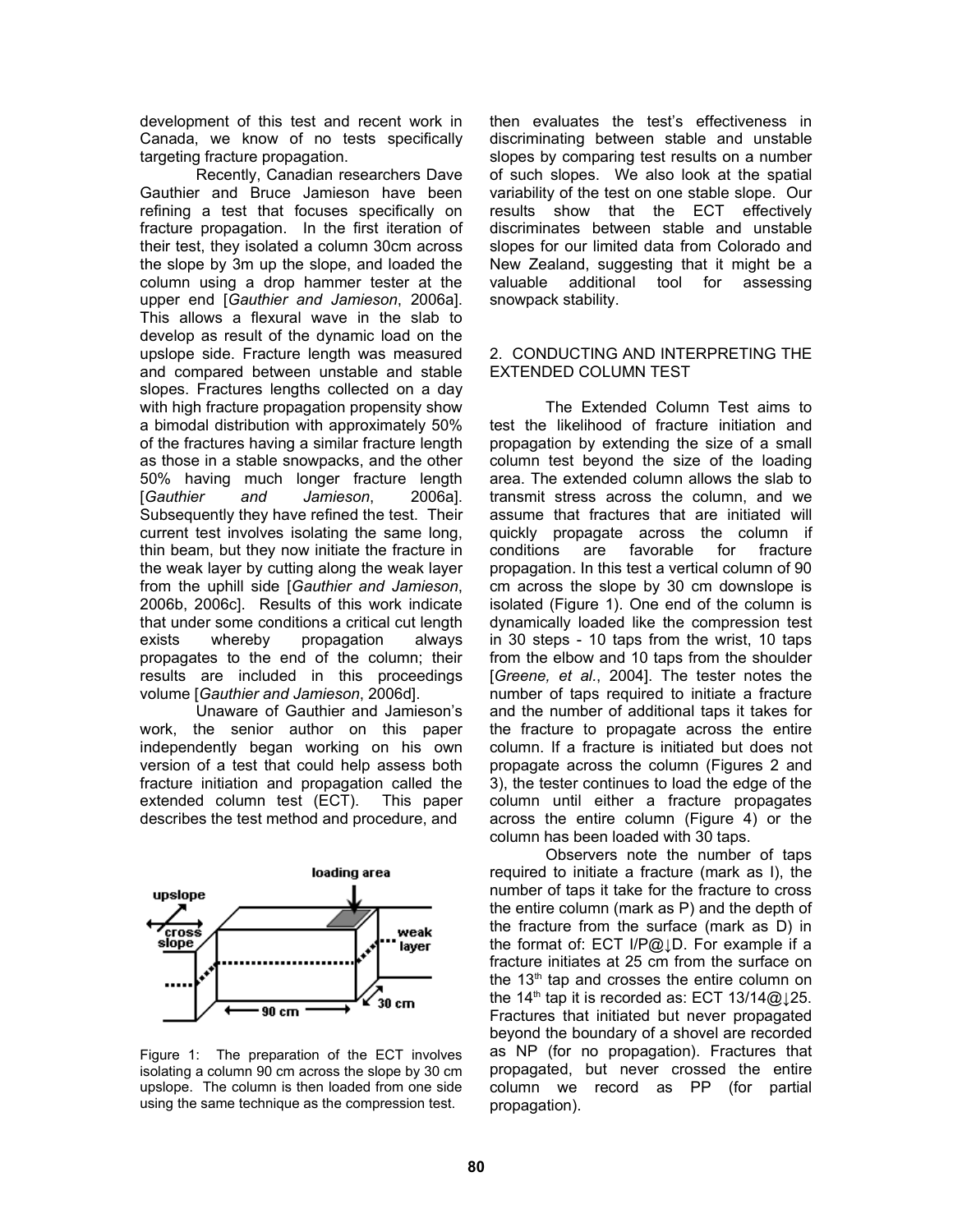

Figure 2: Example of a fracture that initiated but didn't propagate beyond the boundary of the loading area (shovel).



Figure 3: Example of a fracture that propagated beyond the boundary of the shovel, but didn't propagate across the entire column.



Figure 4: Example of fracture that propagated across the entire column. The test score was ECT19/19@↓51.

Interpreting the test is fairly<br>straightforward. Our results indicate that Our results indicate that fractures will typically propagate across the entire column within one or two additional loading steps of fracture initiation on unstable slopes. Thus, noting the difference between ECTI and ECTP is key. It is also important to observe whether or not the fracture is propagating along the same layer throughout the column. If the difference between ECTI and ECTP is less than 2 but the fracture is propagating across more than one layer, or is broken, our results suggest that fracture propagation is unlikely.

The ECT does have some important limitations. First, the ECT may overestimate snowpack instability in some cases where a weak layer sits under a thick hard slab. Second, the ECT is not a good tool to assess soft (F+ or less) upper layers of the snowpack or in mid-storm shear layers. In these cases the shovel edge tends to cut those soft layers and sink through. Finally, as with any other stability test, site selection is critically important in order to sample an area that is representative of the slope of concern.

# 3. TESTING THE EFFECTIVENESS OF THE EXTENDED COLUMN TEST

# *3.1 Methods*

During the winters of 2005/06 the senior author dug 202 pits in Colorado's continental snowpack and 122 pits in the maritime snowpack of New Zealand's Southern Alps and Mt. Hutt range. Pit data included all the typical snowpit observations following the techniques described by *Greene, et al.* [2004], and included all the data necessary to assess structural weaknesses using lemons [*McCammon and Schweizer*, 2002]. Stability test data included a compression test score with its associated shear quality, and an ECT test. Of the 202 pits from Colorado, 49 (24%) were on unstable slopes and 153 (76%) were on stable slopes. Of the 122 pits from New Zealand, 19 (16%) were on unstable slopes and 103 (84%), were on stable slopes. We defined "unstable" slopes as those with obvious signs of instability like cracking, collapsing, or recent avalanche activity. Our "stable" slopes are steep enough to slide (≥30°) and were tested by skiers or explosives, but did not present any of the above signs of unstable slopes. Out of the 68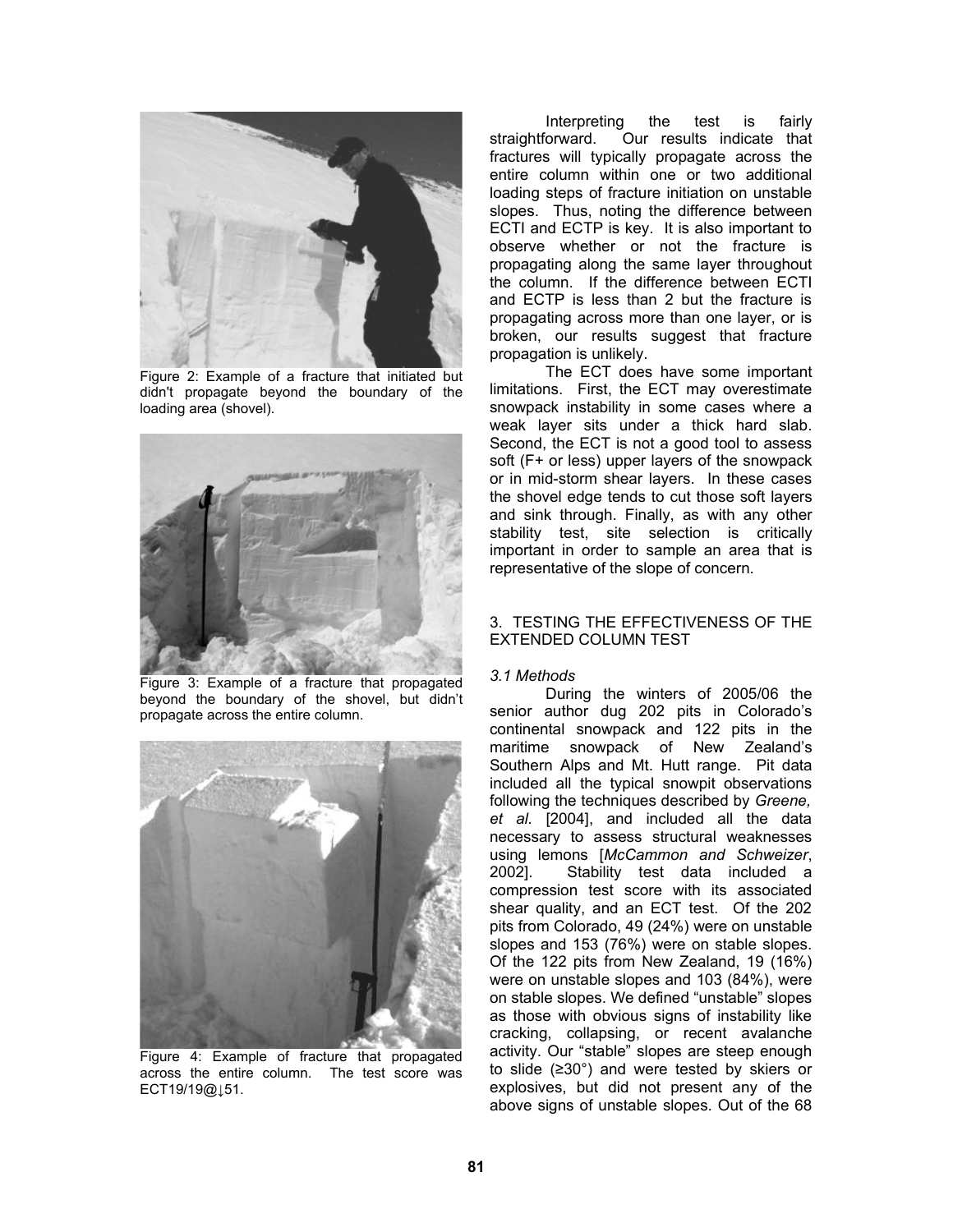unstable pits 12 (18%) were dug one day after the avalanches occurred, 1 pit (2%) was dug about 4 hrs after avalanche occurrence, 6 pits (12%) were dug about 3 hrs after avalanches occurrences, 5 pits (10%) were dug about 2 hrs after avalanches occurrences, 3 pits (1%) were dug about 1 hr after avalanche occurrence and 38 (56%) of the pits were dug either before or within 10 minutes from the time when a sign of instability in the snowpack was observed, or were dug on an adjacent slope. Our analyses compared ECT test data from stable and unstable slopes.

#### *3.2 Results and Discussion*

The ECT effectively discriminated between our stable and unstable slopes. Of 68 tests on unstable slopes, every test (100%) propagated across the entire column in two or less additional loading steps after the fracture initiated (e.g., ECTP - ECTI less than or equal to 2) (Figure 5). On the other hand, out of 256 tests on stable slopes a fracture crossed the entire column only 25 times (10%). Further, in only six cases did the facture cross the column during the same step, or the next loading step after the fracture initiated. The important point is that *in only four cases (2%) did the fracture cross the column through one layer and during the same or the next loading step as when the fracture initiated*. Thus, for our limited dataset the ECT showed strong promise as a tool to discriminate between unstable and stable slopes with very few misclassifications. In all four of the cases of misclassification the hardness of the layer above the fracture layer was P or harder. In these cases the test result suggests that the snowpack may have the propensity to propagate a fracture, but we did not make observations of instability on these particular slopes. Perhaps the slab strength in these cases dominates, causing the entire column to fracture after a fracture is initiated.

Comparing ECT results with other methods shows how much more effectively it discriminates between our stable and unstable slopes. For example, median compression test scores are only slightly lower on our unstable slopes, and there is considerable overlap in CT scores between stable and unstable slopes (Figure 6). Likewise, lemon counts using the snow structure factors identified by *McCammon and Schweizer* [2002] are higher on our unstable slopes (Figure 7) and shear quality is predominantly Q1 on our unstable slopes (Figure 8), but

again there is much more overlap in stable/unstable classifications than with the ECT test. The overlap between stable and unstable slopes using existing techniques points to the need to develop additional tests or techniques and is the reason the senior author developed the ECT.



Figure 5: Boxplot showing the distribution of the difference between fracture propagation (ECTP) and fracture initiation (ECTI) for the extended column test on our stable and unstable slopes. Fractures that did not propagate across the column were given a value of 25. For all tests on unstable slopes the difference between the initiation and propagation of the fracture was two or less loading steps. The ECT effectively discriminated between our stable and unstable slopes with little overlap.



Figure 6: Compression test results for the slopes we used to test the ECT. This graph shows that the compression test does not effectively discriminate between our stable and unstable slopes.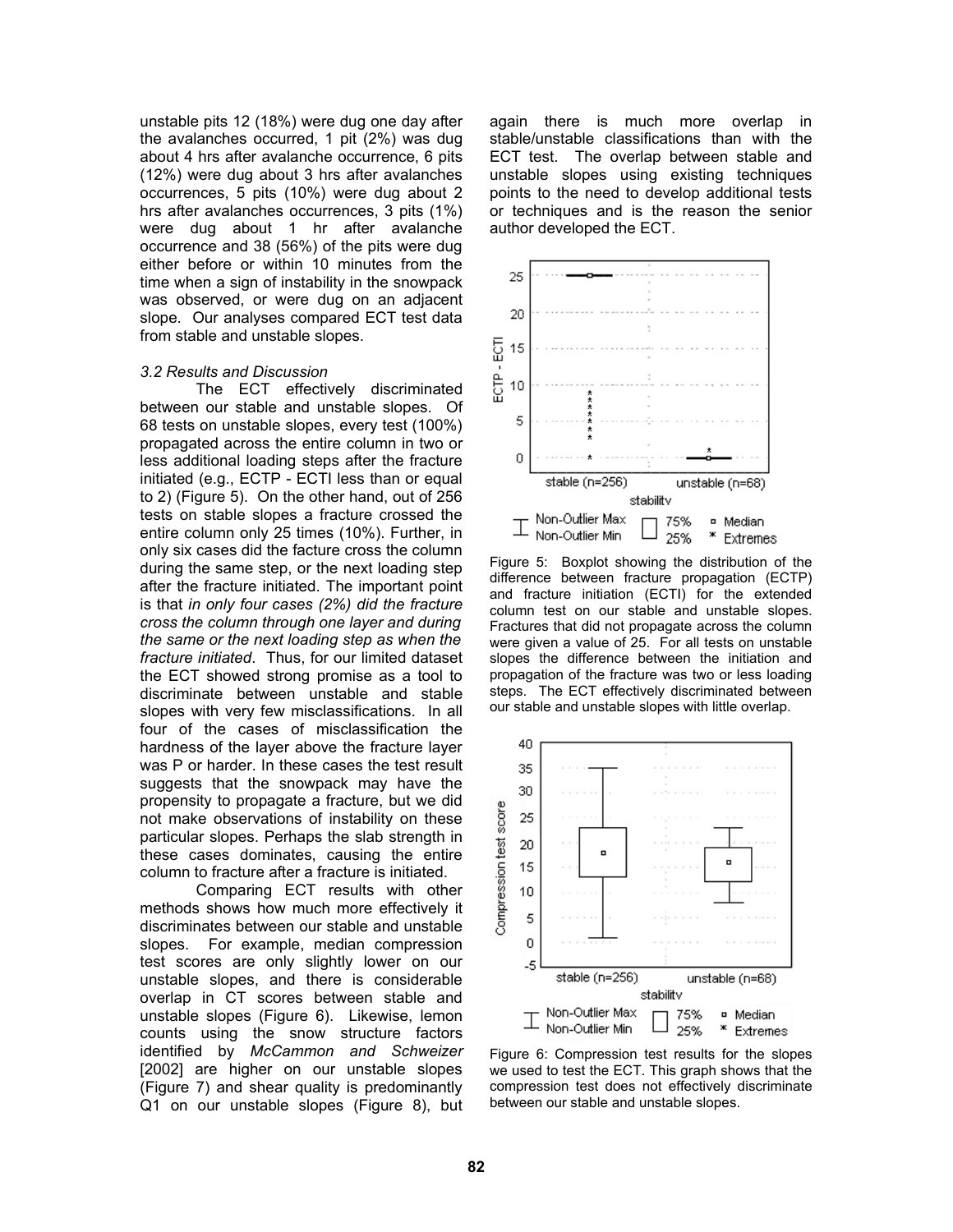

Figure 7: More than 75% of our unstable pits had a total lemon count of 4 or 5 at the critical interface, while 75% of the stable cases have 4 lemons or less. Lemons are a helpful discriminator between our stable and unstable slopes, but there is some significant overlap.



Figure 8: A comparison of shear quality on the critical interface on our stable and unstable slopes shows that Q1 fractures are more commonly associated with unstable snowpacks than Q2 or Q3. Still, there is sizable overlap, especially at the Q2 level.

# 4. SPATIAL VARIABILITY OF EXTENDED COLUMN TEST RESULTS

Given the encouraging results of the ECT during Colorado's 2005/06 winter, the senior author conducted additional tests while ski patrolling in New Zealand later in 2006. One focus of those tests was to try to assess the spatial variability of ECT results. On 27 June he collected data from 21 stable snowpack pits in the Mount Hutt range. In a grid spanning an area 30 m across the slope by 15 m down a relatively planar 32° slope, ECT results were spatially uniform (Figure 9). In no case did the fracture propagate across the column in 2 or less additional loading steps following fracture initiation. In 17 cases the fracture did not propagate at all (NP), and in four cases in the top row of tests the fracture partially propagated (PP) across the column. Even in those partial propagation cases the fracture never propagated more than 10 cm beyond the edge of the shovel, and in this part of the slope the overlying slab was slightly thicker and stronger than across the rest of the slope.

The spatial uniformity of ECT fracture propagation results is encouraging since many stability test results are quite spatially variable. In fact, the fracture initiation scores (ECTI), which are often similar to CT scores, varied on this slope from ECTI 11 to ECTI 18 (Figure 10). However, these results are from only one



Figure 9: The ECTP scores from 21 pits on a stable 32° slope at Mount Hutt range in New Zealand. None of the tests propagated across the entire column in two or less additional loading steps after fracture initiation. In four cases in the upper row, there was partial propagation (PP), but in those cases the fracture did not propagate more than 10 cm beyond the edge of the shovel. In all other cases the fracture did not propagate beyond the edge of the shovel (NP).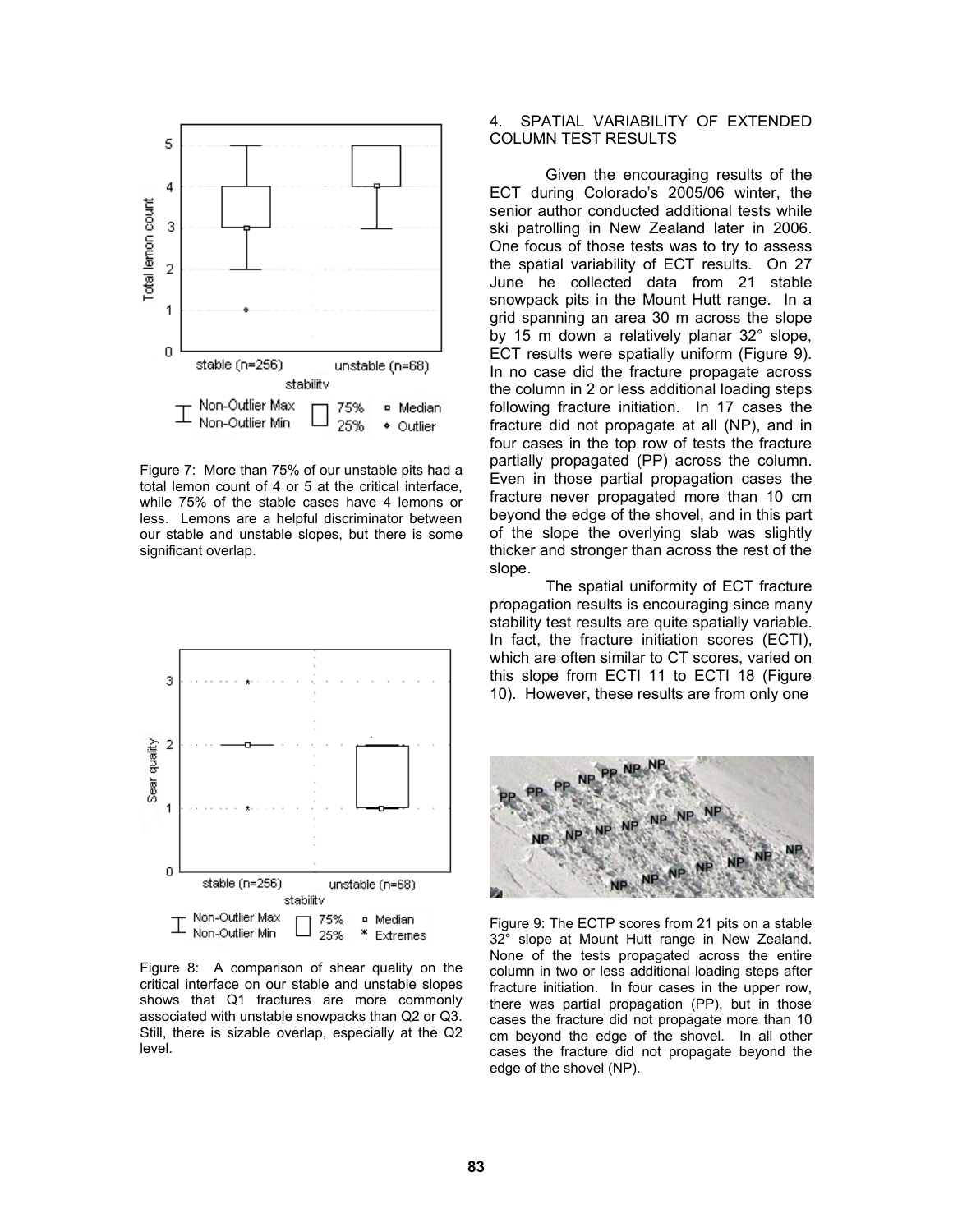

Figure 10: The ECTI scores from the 21 pits in Figure 9.

stable slope. We do not know how ECT fracture propagation results vary spatially across a variety of slopes or under unstable conditions. Still, these results are consistent with the idea that the potential for fractures to propagate is more spatially uniform than stability test scores [*Johnson and Birkeland*, 1998], an idea reinforced by the work of *Campbell and Jamieson* [2003] that showed that fracture character across avalanche start zones was often spatially uniform.

# 5. CONCLUSIONS

Many different techniques exist to evaluate snow stability. Our initial results suggest that the ECT might be a valuable additional tool for stability assessment. In particular, we are encouraged by how effectively the ECT discriminated between our stable and unstable slopes. Further, on one stable slope the ECT demonstrated spatial uniformity in its fracture propagation results, with none of the tests fracturing across the extended column. Despite the promising results, we caution that our results are preliminary. The test has only been used by a few people in a couple areas, and the study of spatial variability was only on one slope. In coming seasons we hope to investigate the use of the ECT in other locations, with other snowpacks, and with a variety of observers to further validate its usefulness. Also, we remind readers that all stability evaluation techniques must be supplemented by additional information such as detailed avalanche and weather observations to effectively evaluate the snowpack stability. We encourage others to try the ECT in addition to their other tests, evaluate its effectiveness, and to share their results and experiences with us.

#### **Acknowledgements**

The authors would like to thank Dan Moroz and Tim Shinn from Copper Mountain, Colorado and John Hooker from Mt. Hutt, New Zealand for their help and useful comments during 2005/06 seasons. Chris Landry provided a valuable review of the paper with many constructive comments.

# References

- Birkeland, K. W., and R. F. Johnson (1999), The stuffblock snow stability test: comparability with the rutschblock, usefulness in different snow climates, and repeatability between observers., *Cold Reg. Sci. Technol.*, *30*, 115- 123.
- Campbell, C., and J. B. Jamieson (2003), Spatial variability of stability and fractures in avalanche start zones: Results from the winter of 2002-03, *Avalanche News*, *66*, 23-25.
- Föhn, P. M. B. (1987), The "Rutschblock" as a practical tool for slope stability evaluation, paper presented at Avalanche Formation,<br>Movement and Effects. International and Effects, International Association of Hydrological Sciences, Davos, Switzerland.
- Gauthier, D., and J. B. Jamieson (2006a), Towards a field test for fracture propagation propensity in weak snowpack layers, *J. Glaciol.*, *52*, 164- 168.
- Gauthier, D., and J. B. Jamieson (2006b), Evaluation of a prototype field test for weak layer fracture and failure propagation, paper presented at International Snow Science Workshop, Telluride, Colorado.
- Gauthier, D., and J. B. Jamieson (2006c), Puzzling over propagation propensity, *Avalanche News*, *76*, 44-46.
- Gauthier, D., and J. B. Jamieson (2006d), Understanding the propagation of fractures and failures leading to large and destructive snow avalanches: Recent developments, paper presented at 2006 Annual Conference of the Canadian Society for Civil Engineering, First Specialty Conference on Disaster Mitigation, Calgary, Alberta, 23-26 May 2006.
- Greene, E. M., K. W. Birkeland, K. Elder, G. Johnson, C. C. Landry, I. McCammon, M. Moore, D. Sharaf, C. Sterbenz, B. Tremper, and K. Williams (2004), *Snow, Weather and Avalanches: Observational guidelines for avalanche programs in the United States*, 136 pp., American Avalanche Association, Pagosa Springs, Colorado.